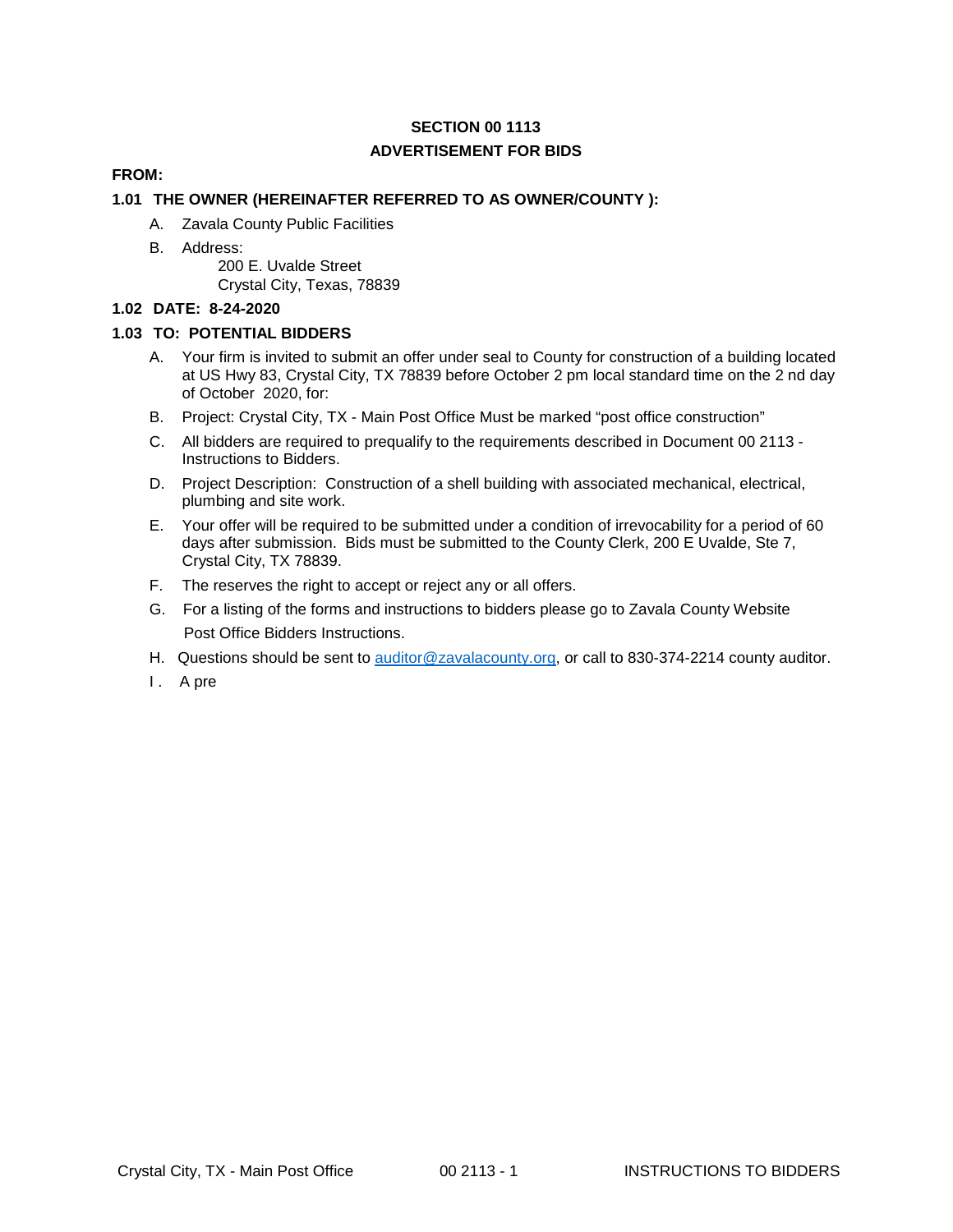# **SECTION 00 2113 INSTRUCTIONS TO BIDDERS**

#### **INVITATION**

#### **1.01 BID SUBMISSION**

- A. Bids signed and under seal, executed, and dated must be received at the office of the County Clerk office on or before 5PM on Friday October 2, 2020 local standard time.
- B. Offers submitted after the above time shall be returned to the bidder unopened.
- C. Offers will be opened publicly at the next available Commissioners Court meeting currently planned for October 10, 2020 at 10:00 am.
- D. Amendments to the submitted offer will be permitted if received in writing prior to bid closing and if endorsed by the same party or parties who signed and sealed the offer.

### **1.02 INTENT**

A. The intent of this Bid request is to obtain an offer to perform work to complete a the construction of a new shell building with associated mechanical, electrical, plumbing and site work located at US Hwy 83, Crystal City, TX 78839 for a Stipulated Sum contract, in accordance with Contract Documents.

### **1.03 WORK IDENTIFIED IN THE CONTRACT DOCUMENTS**

- A. Work of this proposed Contract comprises building construction and site work, including general construction Work.
- B. Work in this proposed Contract will comprise of all site work and the warm shell portion of the building and indicated in the contract documents. All work noted as finish out will be completed by the tenant and is not a part of this bid request.

### **1.04 CONTRACT TIME**

A. Identify Contract Time in the Bid Form. The completion date in the Agreement shall be the Contract Time added to the commencement date.

### **BID DOCUMENTS AND CONTRACT DOCUMENTS**

#### **2.01 AVAILABILITY**

A. Documents may be obtained from the County at Zavala County website, Post Office Construction. (digital only).

#### **2.02 EXAMINATION**

- A. Upon receipt of Bid Documents verify that documents are complete. Notify Architect should the documents be incomplete.
- B. Immediately notify Architect upon finding discrepancies or omissions in the Bid Documents.

### **2.03 INQUIRIES/ADDENDA**

- A. Addenda may be issued during the bidding period. All Addenda become part of Contract Documents. Include resultant costs in the Bid Amount.
- B. Clarifications requested by bidders must be in writing not less than 7 days before date set for receipt of bids. The reply will be in the form of an Addendum, a copy of which will be forwarded to known recipients.

### **2.04 PRODUCT/ASSEMBLY/SYSTEM SUBSTITUTIONS**

A. Where the Bid Documents stipulate a particular product, substitutions will be considered up to 10 days before receipt of bids.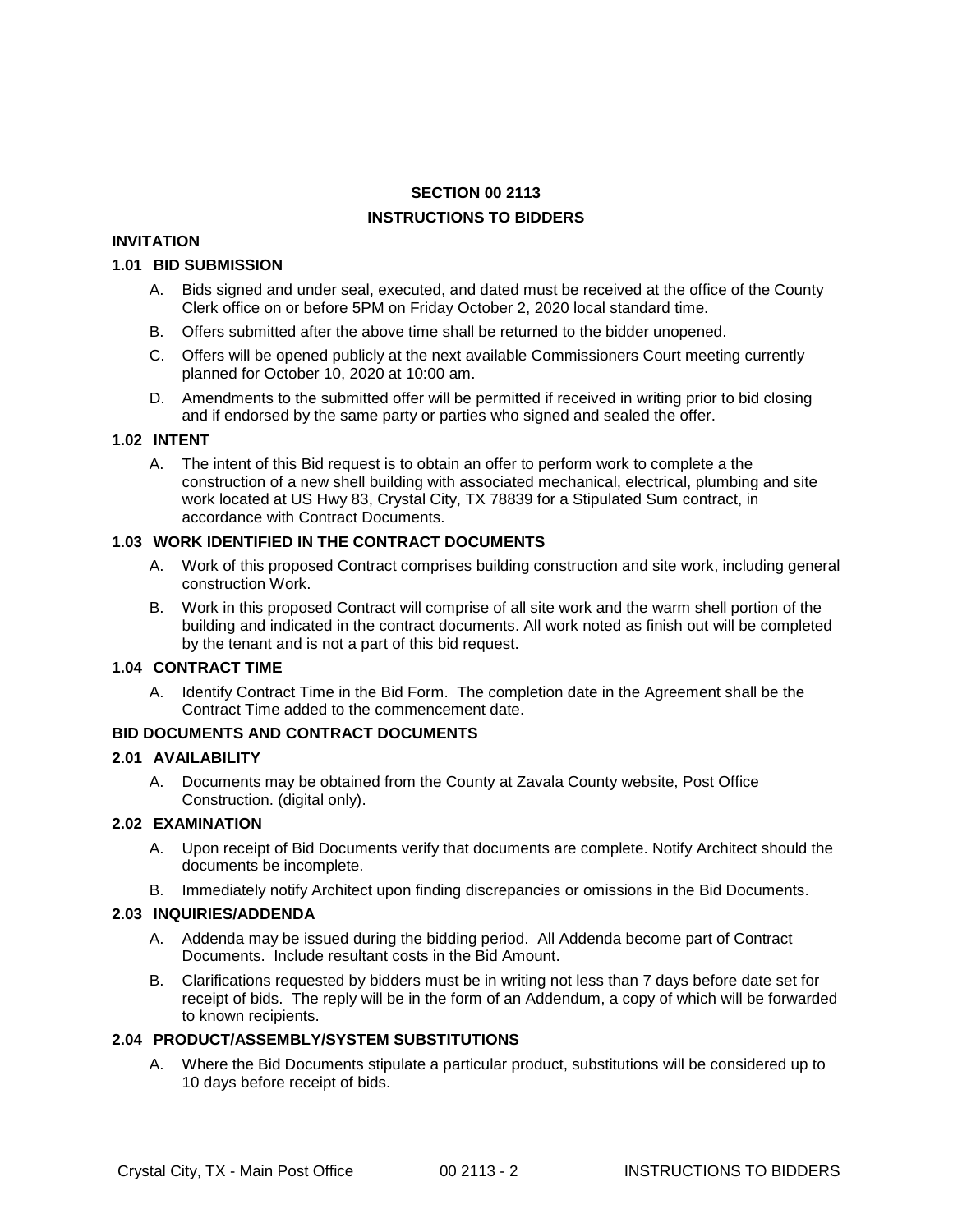- B. When a request to substitute a product is made, Architect may approve the substitution and will issue an Addendum to known bidders.
- C. The submission shall provide sufficient information to determine acceptability of such products.
- D. Provide complete information on required revisions to other work to accommodate each proposed substitution.
- E. Provide products as specified unless substitutions are submitted in this manner and accepted.

### **SITE ASSESSMENT**

### **3.01 PREBID CONFERENCE**

- A. A bidders conference has been scheduled for Friday , September 18 at 10 a.m. on the 18 day of September at Commissioners Court at 200 E. Uvalde, Crystal City, TX 78839. Meeting is mandatory
- B. All general contract bidders and suppliers are invited.
- C. Representatives of Architect will be in attendance or attend virtually due to COVID 19.

### **QUALIFICATIONS**

### **4.01 EVIDENCE OF QUALIFICATIONS**

A. To demonstrate qualification for performing the Work of this Contract, bidders may be requested to submit written evidence of financial position, license to perform work in the State.

#### **4.02 SUBCONTRACTORS/SUPPLIERS/OTHERS**

A. Owner reserves the right to reject a proposed subcontractor for reasonable cause.

#### **BID SUBMISSION**

#### **5.01 SUBMISSION PROCEDURE**

- A. Bidders shall be solely responsible for the delivery of their bids in the manner and time prescribed.
- B. Submit one copy of the executed offer on the Bid Forms provided, signed and sealed with the required security in a closed opaque envelope, clearly identified with bidder's name, project name and Owner's name on the outside.
- C. Improperly completed information, irregularities in security deposit, may be cause not to open the Bid Form envelope and declare the bid invalid or informal.
- D. An abstract summary of submitted bids will be made available to all bidders following bid opening.

#### **5.02 BID INELIGIBILITY**

- A. Bids that are unsigned, improperly signed or sealed, conditional, illegible, obscure, contain arithmetical errors, erasures, alterations, or irregularities of any kind, may at the discretion of the Owner, be declared unacceptable.
- B. Failure to provide security deposit, bonding or insurance requirements may, at the discretion of Owner, be waived.

#### **BID ENCLOSURES/REQUIREMENTS**

#### **6.01 SECURITY DEPOSIT**

- A. Bids shall be accompanied by a security deposit as follows:
	- 1. Bid Bond of a sum no less than 2.5 percent of the Bid Amount on AIA A310 Bid Bond Form.
- B. Endorse the Bid Bond in the name of the Owner as obligee, signed and sealed by the principal (Contractor) and surety.
- C. The security deposit will be returned after delivery to the Owner of the required Performance and Payment Bond(s) by the accepted bidder.
- D. Include the cost of bid security in the Bid Amount.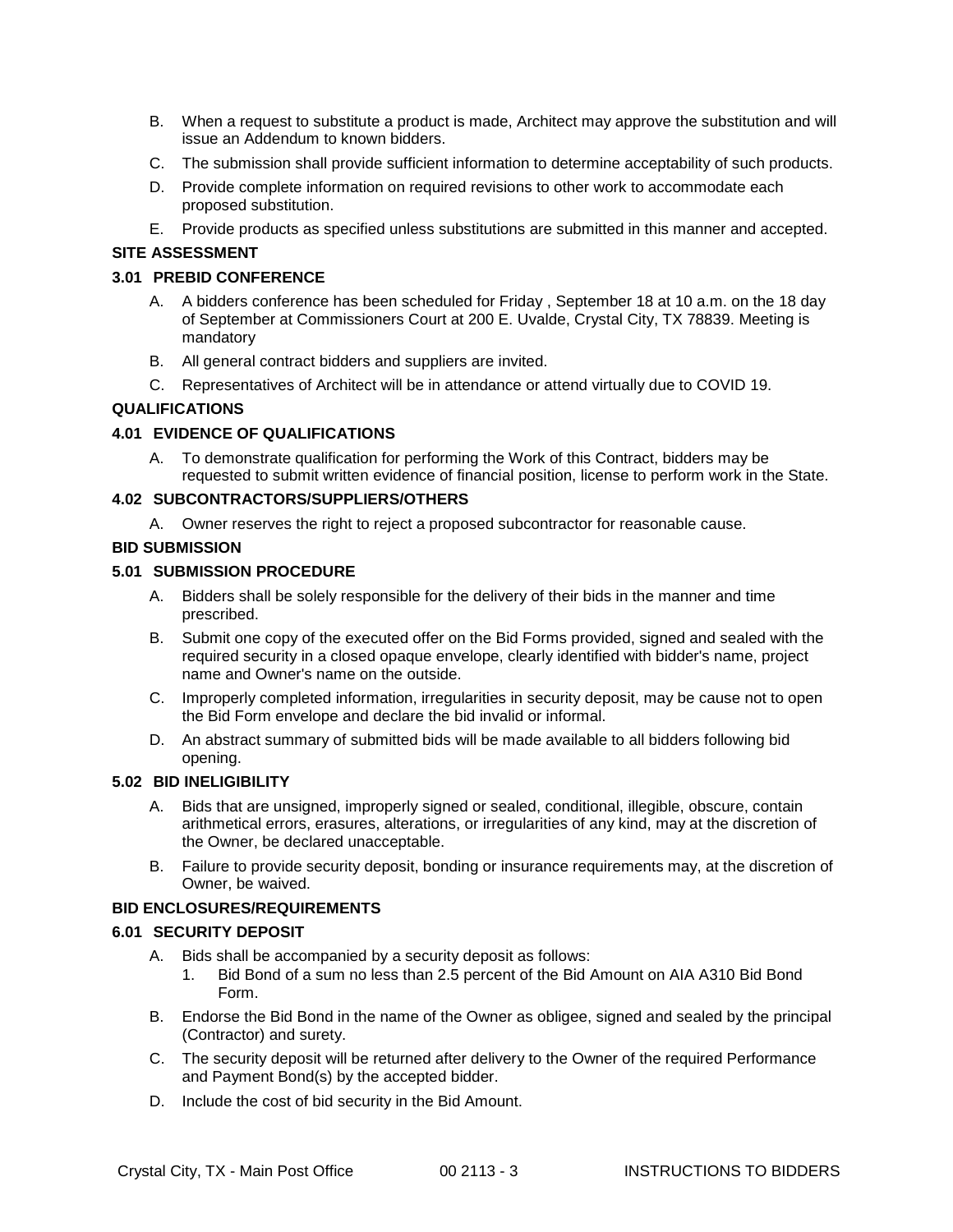E. If no contract is awarded, all security deposits will be returned.

### **6.02 PERFORMANCE ASSURANCE**

- A. Accepted Bidder: Provide a Performance and Payment bond as described in 00 7300 Supplementary Conditions.
- B. Include the cost of Performance and Payment Bonds in the Bid Amount.

#### **6.03 BID FORM REQUIREMENTS**

- A. Complete all requested information in the Bid Form and Appendices.
- B. Taxes: Refer to Document 00 7300 Supplementary Conditions for inclusion of taxes, procedures for tax rebate claims, and products that are tax exempt.

### **6.04 FEES FOR CHANGES IN THE WORK**

A. Include the fees for overhead and profit on own Work and Work by subcontractors, identified in Document 00 7300 - Supplementary Conditions .

#### **6.05 BID FORM SIGNATURE**

- A. The Bid Form shall be signed by the bidder, as follows:
	- 1. Sole Proprietorship: Signature of sole proprietor in the presence of a witness who will also sign. Insert the words "Sole Proprietor" under the signature. Affix seal.
	- 2. Partnership: Signature of all partners in the presence of a witness who will also sign. Insert the word "Partner" under each signature. Affix seal to each signature.
	- 3. Corporation: Signature of a duly authorized signing officer(s) in their normal signatures. Insert the officer's capacity in which the signing officer acts, under each signature. Affix the corporate seal. If the bid is signed by officials other than the president and secretary of the company, or the president/secretary/treasurer of the company, a copy of the by-law resolution of their board of directors authorizing them to do so, must also be submitted with the Bid Form in the bid envelope.

### **OFFER ACCEPTANCE/REJECTION**

### **7.01 DURATION OF OFFER**

A. Bids shall remain open to acceptance and shall be irrevocable for a period of sixty (60) days after the bid closing date.

#### **7.02 ACCEPTANCE OF OFFER**

A. Owner reserves the right to accept or reject any or all offers.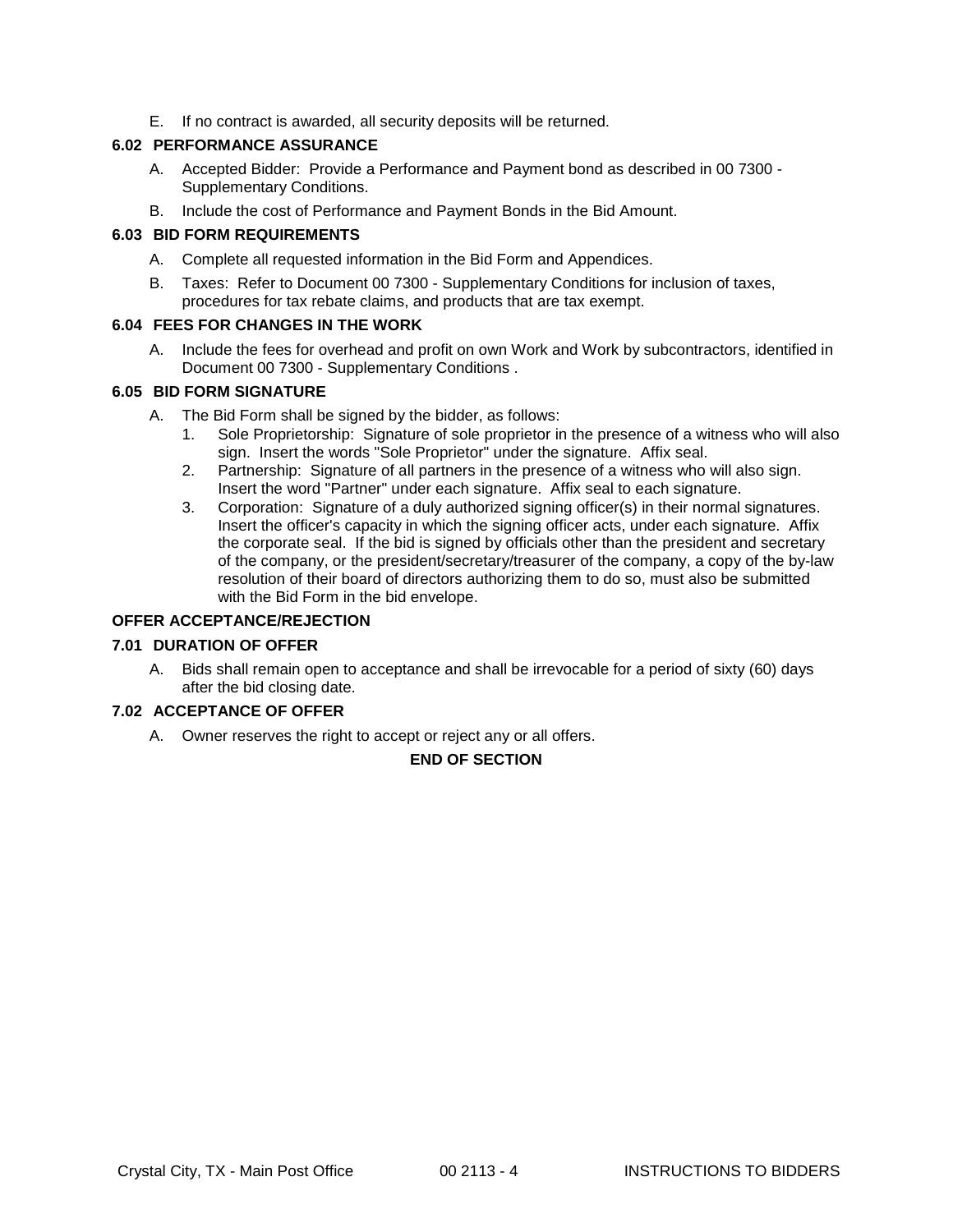# **SECTION 00 3100 AVAILABLE PROJECT INFORMATION**

# **PART 1 GENERAL**

### **1.01 EXISTING CONDITIONS**

- A. Certain information relating to existing surface and subsurface conditions and structures is available to bidders but will not be part of Contract Documents, as follows:
- B. Geotechnical Report: Entitled Geotechnical Engineering Study New United States Post Office US 83 Crystal City, Texas Zavala County, dated April 8, 2020.
	- 1. Original copy is available for inspection at Owner's offices during normal business hours.
	- 2. This report identifies properties of below grade conditions and offers recommendations for the design of foundations, prepared primarily for the use of Architect.
	- 3. The recommendations described shall not be construed as a requirement of this Contract, unless specifically referenced in Contract Documents.

#### **PART 2 PRODUCTS (NOT USED)**

#### **PART 3 EXECUTION (NOT USED)**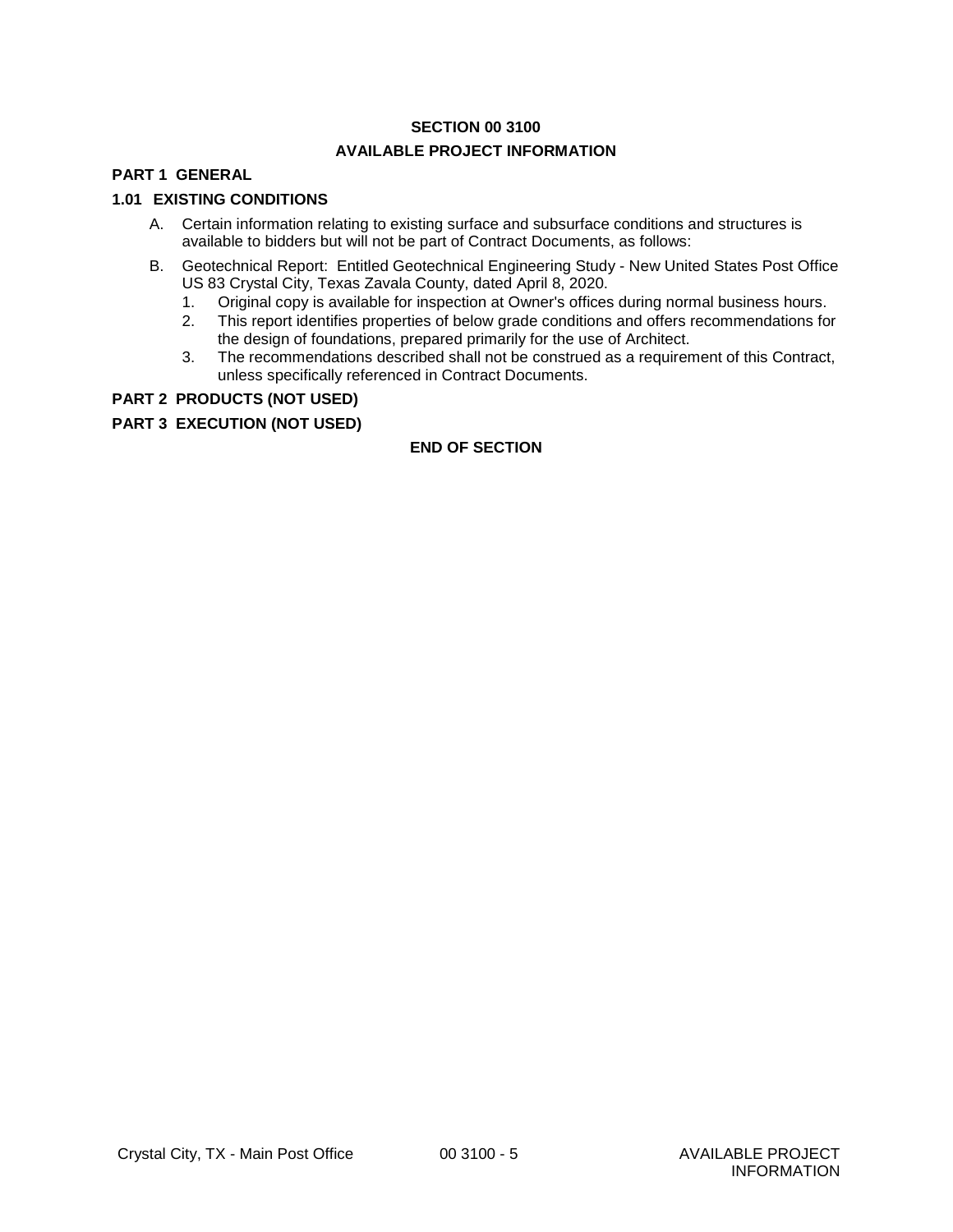# **SECTION 00 4100 BID FORM**

# **THE PROJECT AND THE PARTIES**

### **1.01 TO:**

A. Zavala County (Owner)

# **1.02 FOR:**

A. Project: Crystal City, TX - Main Post Office

### **1.03 DATE: \_\_\_\_\_\_\_\_\_\_\_\_\_\_ (BIDDER TO ENTER DATE)**

### **1.04 SUBMITTED BY: (BIDDER TO ENTER NAME AND ADDRESS)**

- A. Bidder's Full Name \_\_\_\_\_\_\_\_\_\_\_\_\_\_\_\_\_\_\_\_\_\_\_\_\_
	- 1. Address \_\_\_\_\_\_
	- 2. City, State, Zip\_\_\_\_\_\_\_\_\_\_\_\_\_\_\_\_\_\_\_\_\_\_\_\_\_

#### **1.05 OFFER**

- A. Having examined the Place of The Work and all matters referred to in the Instructions to Bidders and the Bid Documents prepared by Fisher Heck Architects for the above mentioned project, we, the undersigned, hereby offer to enter into a Contract to perform the Work for the Sum of:
- B. \_\_\_\_\_\_\_\_\_\_\_\_\_\_\_\_\_\_\_\_\_\_\_\_\_\_\_\_\_\_\_\_\_\_\_\_\_\_\_\_\_\_\_\_\_\_\_\_\_\_\_\_\_\_\_\_\_

\_\_\_\_\_\_\_\_\_\_\_\_\_\_\_\_\_\_\_\_\_\_\_\_\_\_\_\_\_\_\_\_\_\_\_\_\_\_\_\_\_\_\_\_\_\_\_\_\_\_\_\_\_\_\_\_\_ dollars

(\$\_\_\_\_\_\_\_\_\_\_\_\_\_\_\_\_\_\_\_\_\_\_), in lawful money of the United States of America.

- C. We have included the required performance assurance bonds in the Bid Amount as required by the Instructions to Bidders.
	- 1. The cost of the required performance assurance bonds is \_ \_\_\_\_\_\_\_\_\_\_\_\_\_\_\_\_\_\_ dollars (\$\_\_\_\_\_\_\_\_\_\_\_), in lawful money of the United States of America.
- D. All applicable federal taxes are included and State of Texas taxes are included in the Bid Sum.

#### **1.06 ACCEPTANCE**

- A. This offer shall be open to acceptance and is irrevocable for sixty days from the bid closing date.
- B. If this bid is accepted by Owner within the time period stated above, we will:
	- 1. Execute the Agreement within seven days of receipt of Notice of Award.
	- 2. Furnish the required bonds within seven days of receipt of Notice of Award.
- C. If this bid is accepted within the time stated, and we fail to commence the Work or we fail to provide the required Bond(s), the security deposit shall be forfeited as damages to Owner by reason of our failure, limited in amount to the lesser of the face value of the security deposit or the difference between this bid and the bid upon which a Contract is signed.
- D. In the event our bid is not accepted within the time stated above, the required security deposit shall be returned to the undersigned, in accordance with the provisions of the Instructions to Bidders; unless a mutually satisfactory arrangement is made for its retention and validity for an extended period of time.

#### **1.07 CONTRACT TIME**

- A. If this Bid is accepted, we will:
- B. Complete the Work in calendar days from Notice to Proceed.

#### **1.08 ADDENDA**

- A. The following Addenda have been received. The modifications to the Bid Documents noted below have been considered and all costs are included in the Bid Sum.
	- 1. Addendum # \_\_\_\_\_\_\_\_ Dated \_\_\_\_\_\_\_\_\_\_\_\_\_\_\_\_\_.
	- 2. Addendum # \_\_\_\_\_\_\_\_ Dated \_\_\_\_\_\_\_\_\_\_\_\_\_\_\_\_.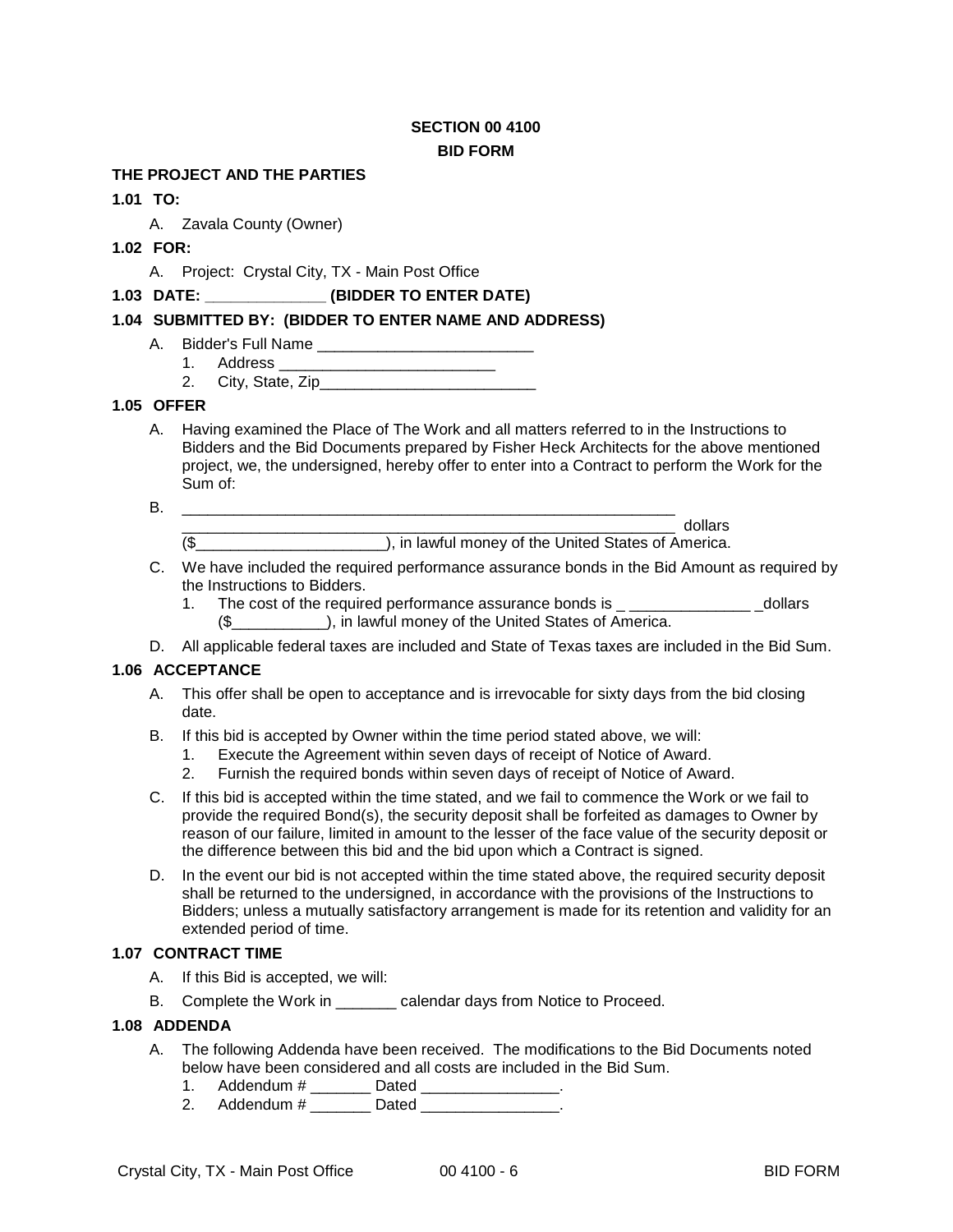### **1.09 BID FORM SIGNATURE(S)**

- A. The Corporate Seal of
- B. \_\_\_\_\_\_\_\_\_\_\_\_\_\_\_\_\_\_\_\_\_\_\_\_\_\_\_\_\_\_\_\_\_\_\_\_\_\_\_\_\_\_\_\_
- C. (Bidder print the full name of your firm)
- D. was hereunto affixed in the presence of:
- E. \_\_\_\_\_\_\_\_\_\_\_\_\_\_\_\_\_\_\_\_\_\_\_\_\_\_\_\_\_\_\_\_\_\_\_\_\_\_\_\_\_\_\_\_
- F. (Authorized signing officer, Title)
- G. (Seal)
- H. \_\_\_\_\_\_\_\_\_\_\_\_\_\_\_\_\_\_\_\_\_\_\_\_\_\_\_\_\_\_\_\_\_\_\_\_\_\_\_\_\_\_\_\_
- I. (Authorized signing officer, Title)